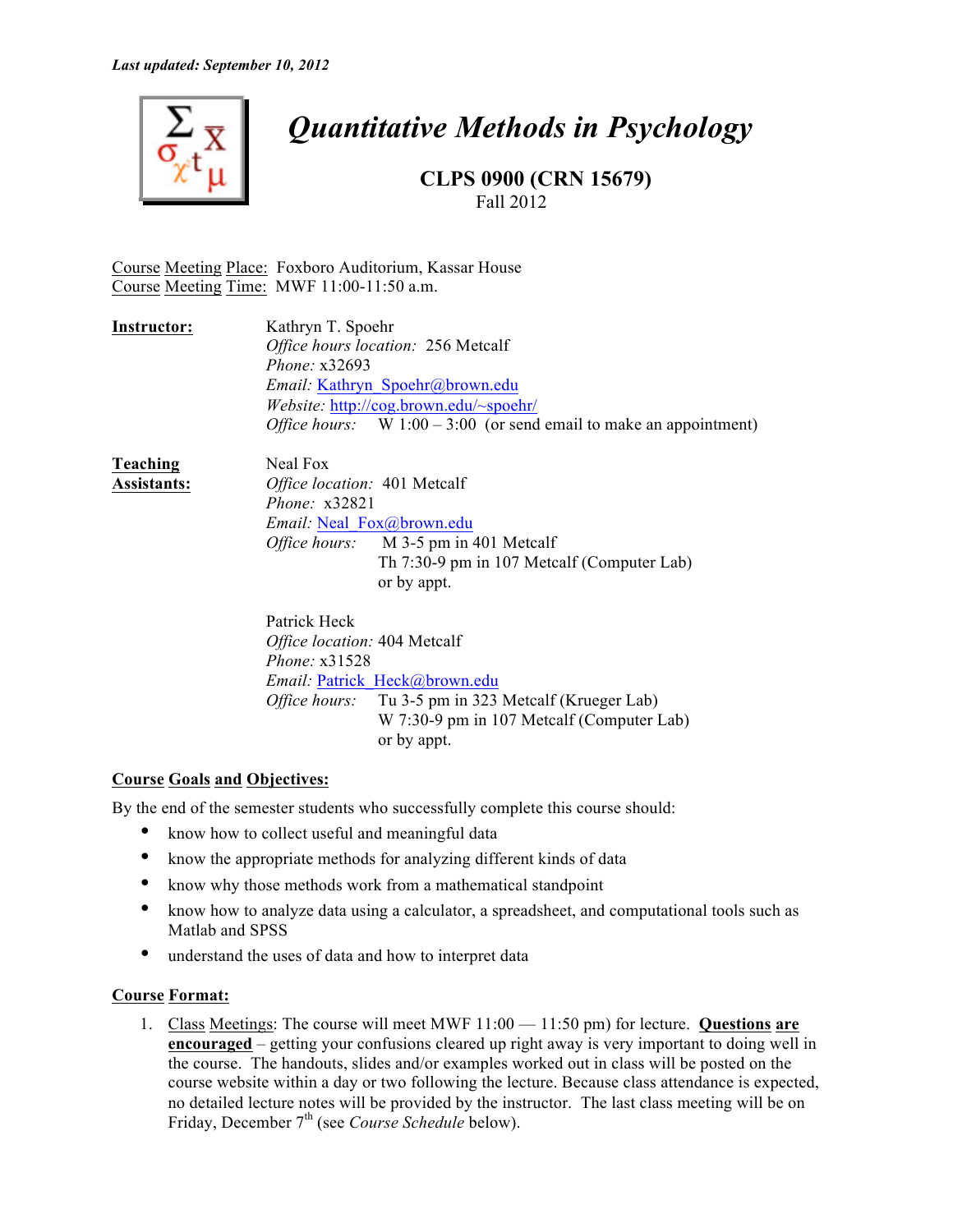- 2. *Canvas* course website: Assignments, announcements, handouts and slides from the lectures, links to supplementary materials, and test/homework grades will be posted on the *Canvas* course website, and students will submit their assignments electronically through the Assignments area of the website. All registered students will automatically added to the website for this course. For the first two weeks of the semester non-registered students will be able to log onto the course site using a guest login. After the course registration deadline only registered students will be able to access the site.
- 3. The CLPS Computer Laboratory (Room 107 Metcalf): The CLPS Computer Lab has open user hours from 7-10 pm Sunday through Thursday. You can come to do course work and assignments with other students in the course; a CLPS0900 teaching assistant will be present at least one evening per week. Feel free to bring your own laptop or to use one of the PC's in the room. We will inform you of any changes in the hours.

## **Books and Materials:**

1. Required Textbook: Howell, David C. (2004). *Fundamental Statistics for the Behavioral Sciences*  $(7<sup>th</sup> Edition)$ . Wadsworth. (available at the Brown Bookstore). Abbreviated "H" in the course schedule and assignments.

Links to other supplementary readings, statistical simulations, online tutorials, and data sets for the homework problems can be found on the course website.

2. A scientific calculator such as a Texas Instruments or the Hewlett Packard scientific calculator. The graphing calculator you used to take the SATs will be just fine. Whatever kind of calculator you use should be able to sum up the squares of a bunch of numbers at the same time as it calculates the sum of those numbers. The Brown Bookstore and CVS both carry calculators. Please make sure you know how to operate your calculator -- if you can't find the directions, check the manufacturer's website.

Use of calculators will be permitted during exams and will be needed for doing some homework.

**Remember to bring your calculator to every class meeting** so that you can work on example problems and data analyses during class; besides, you may need your calculator if a surprise quiz is given.

3. Software and data sets: Homework and in-class demonstrations of procedures will be done using several software packages: MS Excel spreadsheet application, MatLab, and SPSS. All three are available on the computers in public clusters and in the CLPS Computer Laboratory. You may use Excel on your own computer if you own Microsoft Office; MatLab is available for free through Brown's Key Server, but SPSS may only be run on PC computers owned by Brown University.

The longer data sets needed to do some of the problems assigned for homework can be found in Excel format on the website of the textbook's author: http://www.uvm.edu/~dhowell/fundamentals/DataFiles/DataSets.html Links to this page appear on many of the assignments for the course.

4. Recommended: Computer storage capacity for keeping back-up copies of electronic assignments (in case something goes wrong with *Canvas* or our record keeping) and for transporting assignments between the CLPS Computer Laboratory and other computers. Google Documents, Dropbox or a USB memory stick all work.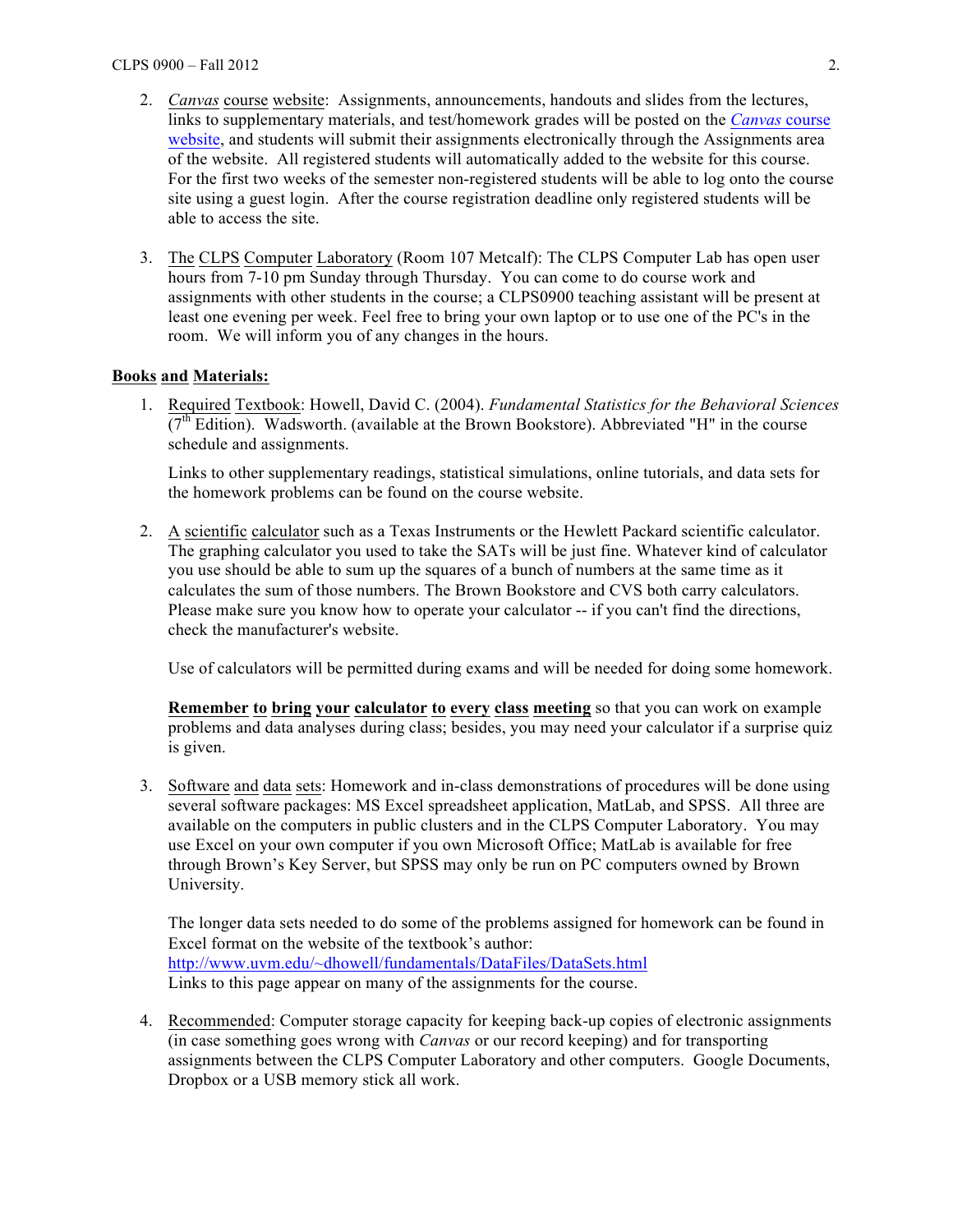#### **Course Requirements:**

- 1. Exams: Hour exams will be given on **Wednesday, October 3,** and **Wednesday, November 7**. Absence from exams is excused only by prior permission of the instructor. The final exam will be on Tuesday, December 22 at 2:00 p.m. (You must have a Dean's Excuse to take the final exam at time other than the Registrar's assigned date). Unless otherwise announced, *students may use only a calculator and a single page (2-sides) of written notes while taking exams in this course*. Cell phones, computers, tablets and any other communication devices must be turned off and stowed out of sight during all exams. Students requesting ADA accommodations should provide the appropriate documentation to the instructor at least one week in advance of the first exam.
- 2. Quizzes: Seven short quizzes -- generally unannounced -- will be given during lecture at various points during the semester. No make-ups will be allowed, with missed quizzes being counted as a zero. Each student's best five quiz scores will be counted in determining the final course grade. You may need a calculator for quizzes, so get in the habit of bringing one to class with you.
- 3. Homework: Homework is designed to give you practice using the concepts and techniques covered in lectures. Anyone who wants to do well on the exams and quizzes should be sure to keep up with the homework. Problem sets for most weeks are listed in the *Course Schedule* below and in the Assignments area of the course website. Homework is due by the beginning of the lecture period (11:00 am) on the due date unless otherwise noted, and answers to the problem sets will be posted on the course website once the assignments have been reviewed and logged.

You will get homework submission credit for an assignment if you make an obvious good-faith effort to complete each problem with adequate understanding of the concepts involved. Students who have obviously copied solutions from other students will not receive credit for the assignment. Late submissions will be graded on a time-available basis, but no homework will be given submission credit if it is submitted later than the time of next exam. Failure to submit all homework assignments will cause 2 points to be subtracted from the student's final weighted average for the semester (see *Grading* below).

- The homework problems should be completed electronically and submitted via the course website. In the early weeks of the semester you will be using an Excel spreadsheet to do your homework; in later weeks you'll submit SPSS or MatLab output. Although it is a little awkward to enter written responses to short-answer homework problems on a spreadsheet, you can and should put your written responses to the problems that require them into one or more spreadsheet cells.
- Format for submitting electronic assignments:
	- a. Make sure that the work and the answers for each assigned problem is clearly labeled with the problem number.
	- b. Use the following naming scheme to name the file you submit:

## **yourlastname,firstinitial,Assign#.xls**

If your instructor was submitting her first assignment it would be named:

#### **spoehrkAssign1.xls**

- Please be sure that your homework is done in a legible type font/size and that you show your work so that partial credit can be given for correct methodology in spite of calculation error. It is helpful to the TAs if you use a bright color (e.g., red) to display the final answer to a problem.
- 4. Participation as a subject in experiments: Each student in CLPS0900 is strongly encouraged to serve as a subject in experiments being conducted in the department. Participation is not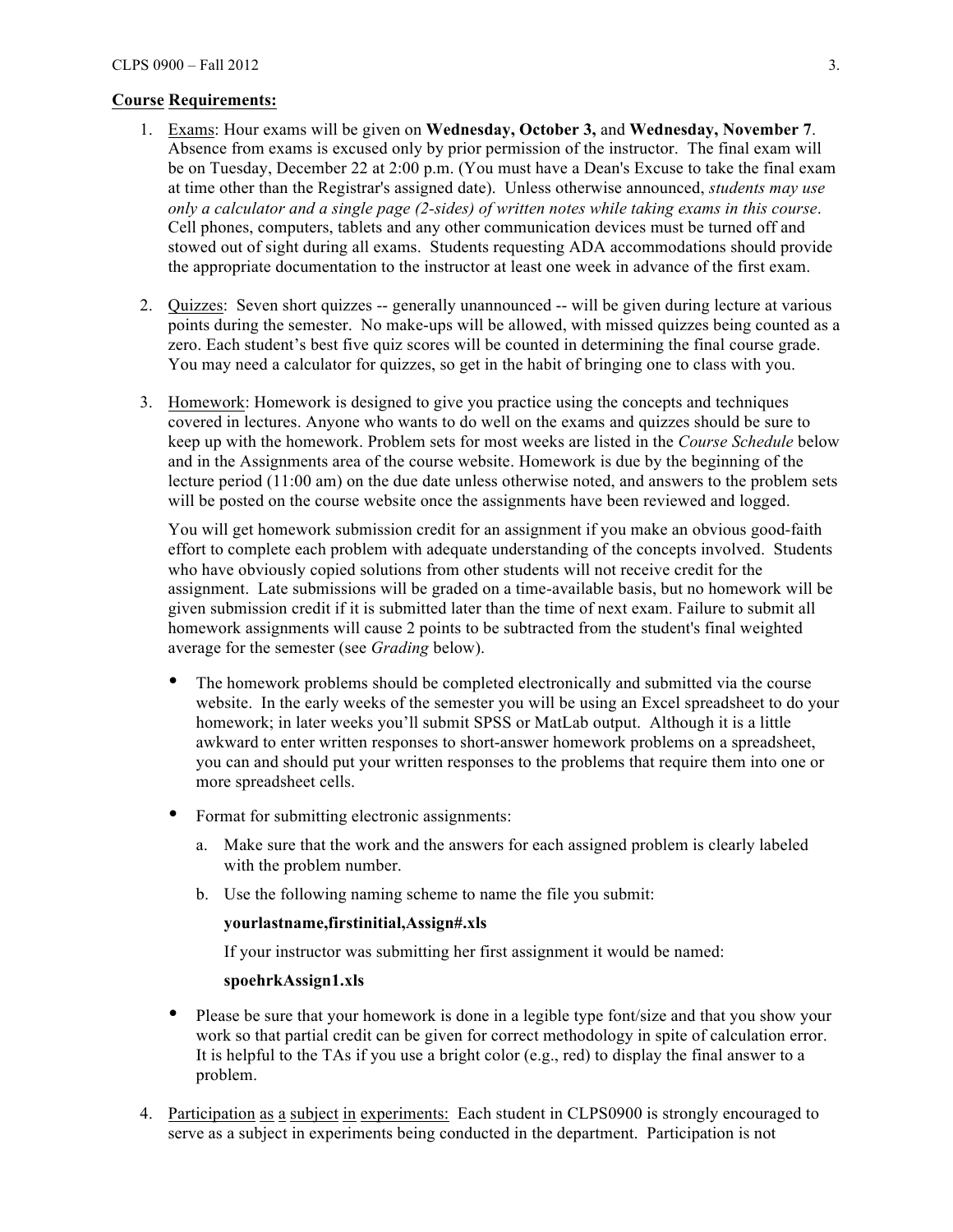required, but three hours of participation will contribute extra credit toward the final course grade (see *Grading* below). Participation in experiments as a subject, and the subsequent debriefing about the design and aims of the experiment, give students valuable, direct experience with and knowledge of experimental methods in the behavioral sciences. Information about how the Subject Pool works will be posted on the course website.

5. Completion of online surveys: Occasionally surveys and other data-gathering instruments will be posted on the course website. All students are required to complete these exercises, and failure to complete online surveys and other data-gathering instruments will cause 2 points to be subtracted from the student's final weighted average for the semester.

## **Grading:**

Each student's final course grade will be based on the following weights:

- Quizzes (best 5 of 7):  $10\%$
- Exam I:  $25%$
- Exam II:  $25%$
- Final exam:  $40\%$

Failure to complete online surveys and other data-gathering instruments (#5 above) will cause 2 points to be subtracted from the student's final weighted average for the semester. Failure to submit all homework assignments will cause 2 points to be subtracted from the student's final weighted average for the semester. Participating for three hours in experiments (#4 above) will add 2 points to the student's final weighted average for the semester.

#### **Course Policies:**

- Every student should make a habit of checking the *Canvas* course website daily for announcements and new postings and should set their Canvas notifications so that announcements are sent via email immediately.
- All cases in which there is an apparent violation of the Academic Code will be referred to the Dean of the College's Office, with the Dean's office determining the appropriate penalty if it is determined that a violation has occurred. The full text of the Academic Code can be found at the following website:

http://www.brown.edu/Administration/Dean\_of\_the\_College/curriculum/academic\_code.php

- The following are considered to be violations of the Academic Code:
	- 1. Giving help to or receiving help from anyone else during an exam or quiz.
	- 2. Use of unauthorized notes or books on quizzes and exams when they have been disallowed.
	- 3. Use of cell phones, computers, tablets, and/or devices other than calculators during exams.
	- 4. Transmitting to or receiving from any other student information on the content of or answers to quizzes and exams.
	- 5. Copying from another student or having anyone do for you any take-home work for the course that counts toward the final grade (e.g., homework, take-home exam questions).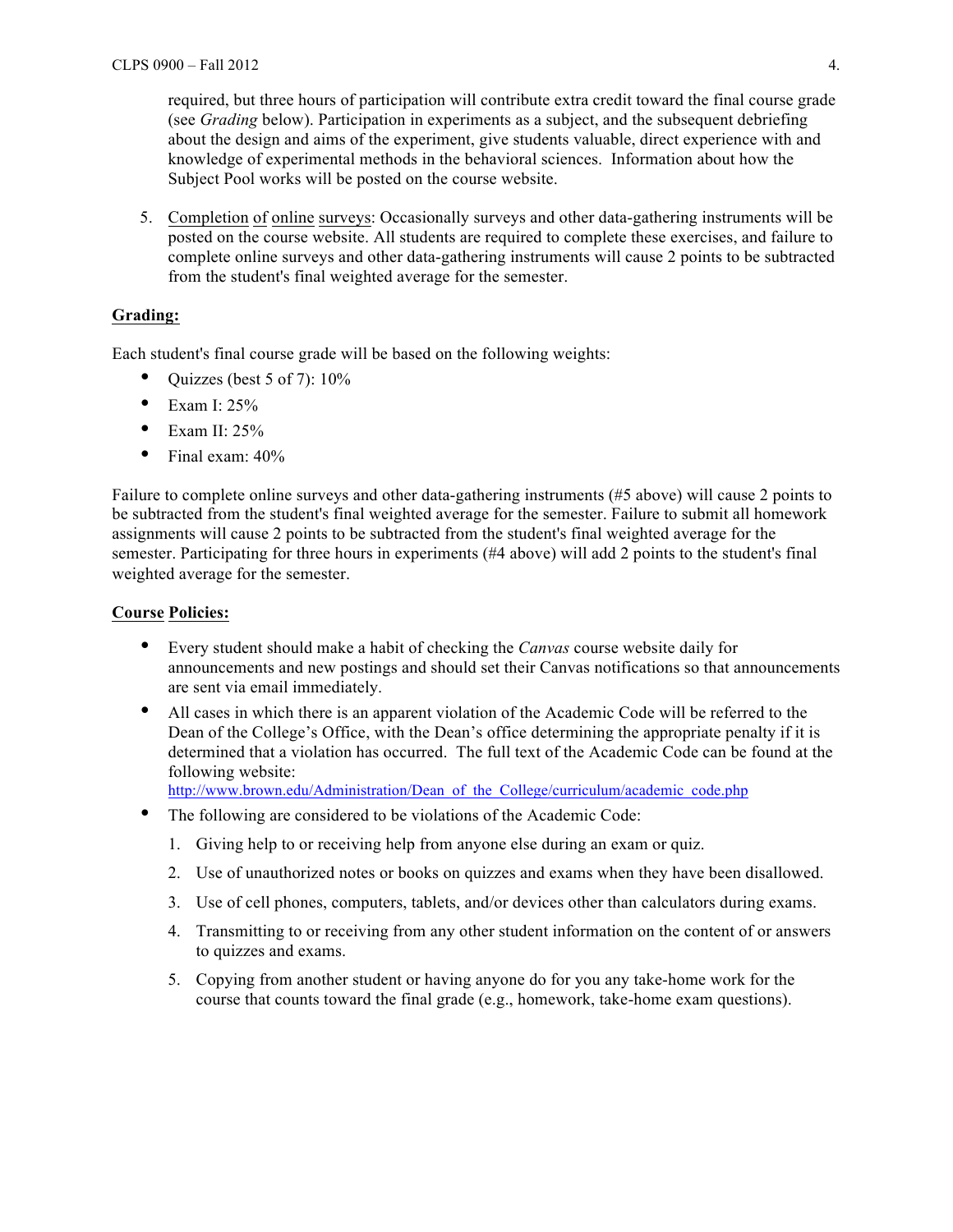## **Course Schedule:**

Reading assignments, homework, and other assignments are indicated below. The reading for each class meeting covers the material that will be discussed in class on that date (and occasionally other topics as well). The Assigned Reading column sometimes suggests some web-based activities you can try with particular Web-Linked Resources that will increase your understanding of the assigned reading.

All written homework should be submitted via the website by the beginning of class on the date assigned. You will find copies of data files for many of the problems on website of the textbook author, David Howell. **You can save yourself the effort of having to type in all that data by going to**:

http://www.uvm.edu/~dhowell/fundamentals/DataFiles/DataSets.html

**Notes:** *(H)* = your textbook written by David Howell; *(WL)* = web link available under Additional Resources on course website; *(FPP )* chapters on probability theory from Freedman, D., Pisani,R., & Purves, R. (1978) *Statistics*. New York: W. W. Norton. Available under Additional Resources on course website

| Date      | <b>Topic</b>                                          | <b>Reading</b>          | <b>Homework</b>                                                                                                                                                                                                                                          |
|-----------|-------------------------------------------------------|-------------------------|----------------------------------------------------------------------------------------------------------------------------------------------------------------------------------------------------------------------------------------------------------|
| W 9/5     | Introduction: Why Study Statistics?                   | H: Ch. 1                |                                                                                                                                                                                                                                                          |
| F 9/7     | Sampling, Measurement,<br><b>Distributions</b>        | H: Ch. 2                |                                                                                                                                                                                                                                                          |
| M 9/10    | Graphical Representation; Central<br>Tendency         |                         |                                                                                                                                                                                                                                                          |
| W 9/12    | The Mean and the Variance                             | H: Ch. 3-4              |                                                                                                                                                                                                                                                          |
| F9/14     | Normal Distribution and<br>z-scores                   | H: Ch. 5                | <b>Assignment #1:</b><br>Using Excel: Ex. 2.8, 2.10, 2.12, 2.16,<br>2.18, 2.20, 2.26; Ex. 3.2, 3.18, 3.20,<br>3.22; Ex. 4.8, 4.14, 4.16, 4.22                                                                                                            |
| M 9/17    | Percentiles and Scaling of<br><b>Distributions</b>    | H. Ch. 6                | On Course Website: Complete Initial<br>Student Survey by midnight, Sunday<br>9/16                                                                                                                                                                        |
| W 9/19    | Probability and Set Theory                            |                         |                                                                                                                                                                                                                                                          |
| $F\,9/21$ | <b>Conditional Probability</b>                        | H. Ch. 7<br>FPP: Ch. 13 | <b>Assignment #2:</b><br>Using Excel: Ex. 5.2, 5.10 (each data set<br>should have at least 10 scores), 5.14;<br>Ex. 6.2, 6.4, 6.10, 6.12, 6.14, 6.16,<br>6.18.                                                                                           |
| M 9/24    | Permutations and Combinations                         | FPP: Ch. 14             |                                                                                                                                                                                                                                                          |
| W 9/26    | The Binomial Distribution                             |                         | On Course Website: Complete first<br>Instructor's Reality Check survey<br>(under Quizzes)                                                                                                                                                                |
| F 9/28    | Sampling and the sampling<br>distribution of the mean |                         | <b>Assignment #3:</b><br>Using Excel: Ex. 7.2, 7.4, 7.8, 7.16;<br>from FPP Ch. 13: Exercise Set B<br>problems1-6, Exercise Set C problems<br>1-5, Exercise Set D problems 1-6;<br>from FPP Ch. 14: Exercise Set B<br>problems 1-3, Review Exercises 1-3. |
| M10/1     | Introduction to Hypothesis Testing                    | H: Ch. 8                |                                                                                                                                                                                                                                                          |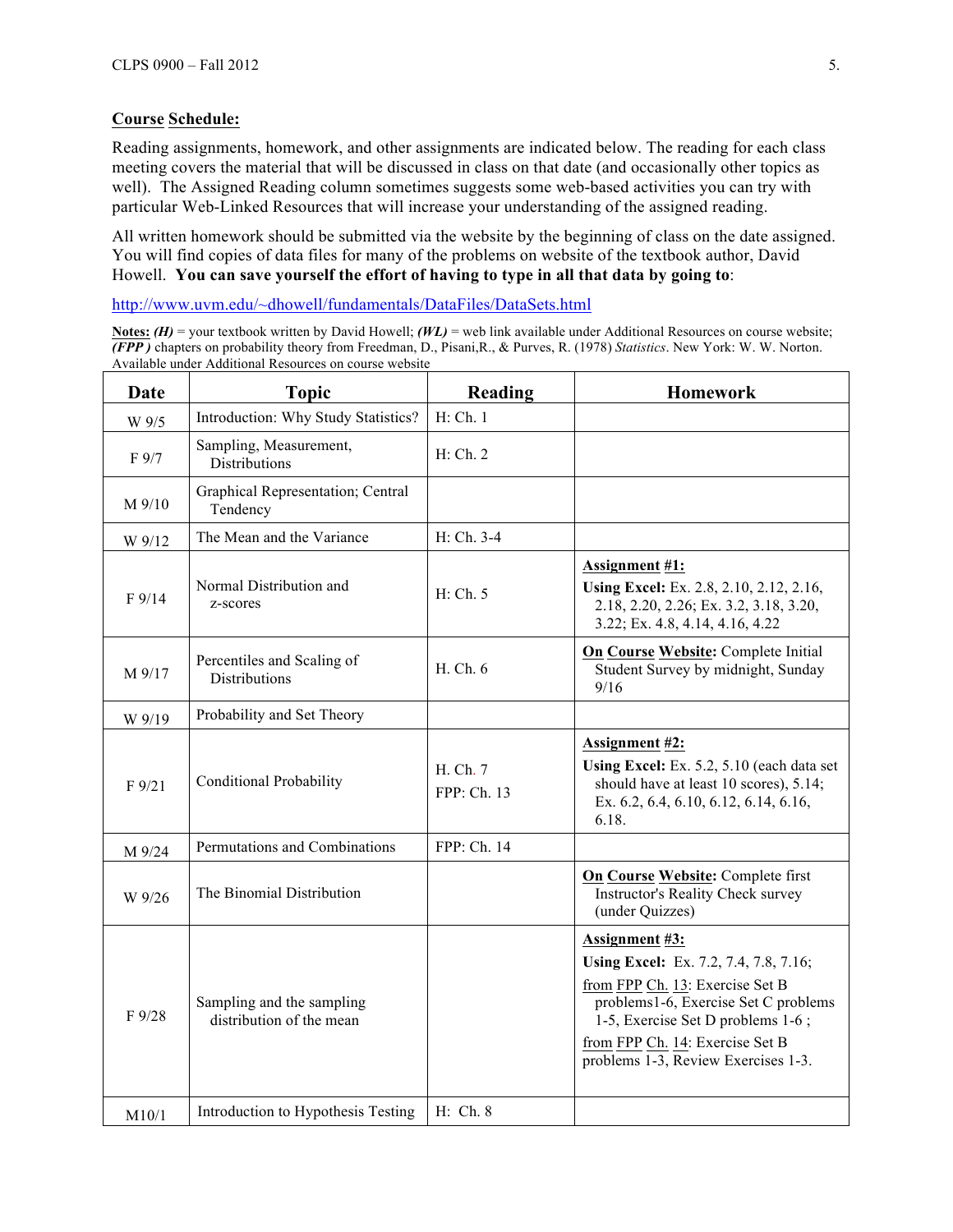| Date    | <b>Topic</b>                                                                       | Reading                                        | <b>Homework</b>                                                                                              |
|---------|------------------------------------------------------------------------------------|------------------------------------------------|--------------------------------------------------------------------------------------------------------------|
| W 10/3  | Exam 1                                                                             |                                                |                                                                                                              |
| F 10/5  | Single-Sample Hypothesis Testing<br>$(z-test)$                                     | Howell's Shorter<br><b>SPSS Manual</b><br>(AR) |                                                                                                              |
| M 10/8  | <b>Holiday - No Class</b>                                                          |                                                |                                                                                                              |
| W 10/10 | Types of Test Error;<br><b>Effect Size</b>                                         |                                                |                                                                                                              |
| F 10/12 | Hypothesis Testing for<br>Probabilities (Binomial, Sign,<br>and Multinomial Tests) |                                                | <b>Assignment #4:</b><br>Using Excel: Ex. 8.2, 8.4, 8.6, 8.16, 8.20                                          |
| M 10/15 | Non-parametric tests: Chi-square<br>goodness of fit                                |                                                |                                                                                                              |
| W 10/17 | Non-parametric tests: Chi-square<br>Test of Independence                           | H: Ch. 19                                      |                                                                                                              |
| F 10/19 | t-distribution and Single-Sample<br><b>Hypothesis Tests</b>                        |                                                | <b>Assignment #5:</b><br><b>Using Excel:</b> Ex. 8.12, 8.14;<br>Using SPSS: Ex. 19.6, 19.12, 19.14,<br>19.26 |
| M 10/22 | Sampling Distribution of the<br>Difference                                         | H: Ch. 12                                      |                                                                                                              |
| W 10/24 | Hypothesis Testing: Differences<br>between Correlated Samples                      |                                                | On Course Website: Complete second<br><b>Instructor's Reality Check survey</b><br>(under Quizzes)            |
| F 10/26 | Hypothesis Testing: Differences<br>between Independent Samples                     | H: Ch. 13, 14                                  | <b>Assignment #6:</b><br>Using Excel: Ex. 12.6, 12.8, 12.10,<br>12.14                                        |
| M 10/29 | <b>Interval Estimation</b>                                                         |                                                |                                                                                                              |
| W 10/31 | Effect Size & Test Power                                                           | H: Ch. 15                                      |                                                                                                              |
| F 11/2  | Correlation & Covariation                                                          | H: Ch. 9                                       | <b>Assignment #7:</b><br>Using SPSS: Ex. 13.4, 13.6, 13.12.: Ex.<br>14.8, 14.10, 14.12, 14.14                |
| M 11/5  | The Correlation Coefficient;<br>Spearman's r for ranked data                       |                                                |                                                                                                              |
| W 11/7  | Exam 2                                                                             |                                                |                                                                                                              |
| F 11/9  | Regression I: Introduction                                                         |                                                |                                                                                                              |
| M 11/12 | Regression II: Predicting X from Y                                                 | H: Ch. 10                                      |                                                                                                              |
| W 11/14 | Regression III: A Taste of Multiple<br><b>Linear Regression</b>                    |                                                |                                                                                                              |
| F 11/16 | Regression IV: Examples                                                            | H: Ch 11                                       | <b>Assignment #8:</b><br>Using SPSS: Ex.9.2, 9.4, 9.20: Ex. 10.2,<br>10.20, 10.24                            |
| M 11/19 | Analysis of Variance: Underlying<br>Logic                                          |                                                |                                                                                                              |